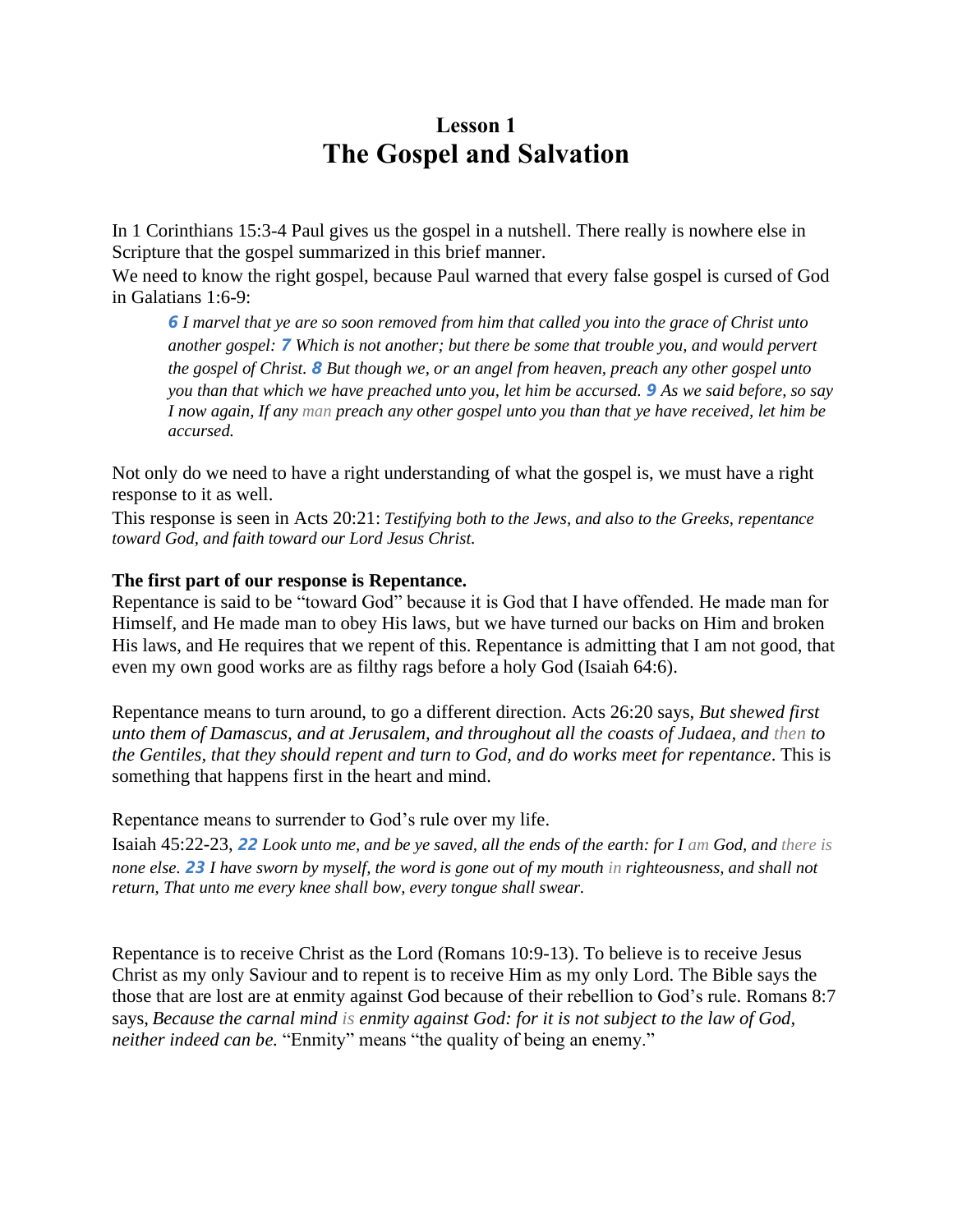To repent means that I turn from and reject this attitude and surrender to God's rule over my life. We see this surrender throughout the New Testament in the lives of those who were saved. Those who received Jesus in a saving manner called upon Him as Lord (Luke 23:42). Repentance is not a change of life; it is a change of mind about God and sin that results in a change of life. Many who claim to "believe" or that have prayed "the sinner's prayer" have no intention to change or to allow God to take control of their lives. They are not interested in being a disciple of Christ. They want a ticket to heaven that keeps them out of hell, but they want to continue to live as they please. They want to "believe in Jesus," but they have no interest in obeying Him. That is not biblical salvation. The sinner must be ready to turn from his false gods, including self-worship, in order to worship and serve the true God ("ye turned to God from idols," 1 Thessalonians 1:9).

## **The second part of our response is Faith.**

Saving faith is an undivided faith. The Bible says that Jesus is the only Lord and Saviour. John 14:6 *Jesus saith unto him, I am the way, the truth, and the life: no man cometh unto the Father, but by me.*

Acts 4:12 *Neither is there salvation in any other: for there is none other name under heaven given among men, whereby we must be saved*.

To be saved I must believe that Christ ALONE is Lord and Saviour, just as the Bible says. Some people try to add Jesus to their other gods. They want to believe in Jesus while believing in other lords as well. No one can be saved this way.

Saving faith is a trusting faith. The word "believe" in the Bible means to trust, to depend upon, to commit oneself to. To be saved a person must fully trust his soul and eternity to the Lord Jesus. He must rely upon Jesus alone to forgive his sin and make him right with God. Trusting Jesus is like trusting parachute. It is not enough to look at the parachute and to admire it. You must actually put it on and jump! and trust it to carry you safely.

Have you trusted Jesus to take away your sin?

Some people say they believe in Jesus, but they continue to go through their old religious rituals. This proves they are not truly trusting in Jesus. When we are truly believing in Jesus, we realize that we do not need any vain religious rituals for salvation.

Saving faith is a convinced faith. To "savingly believe" means that I am fully convinced that Jesus is Lord and Saviour and that He will fulfill His promises to me. True salvation is a knowso salvation. This is the kind of faith that Jesus' early disciples had. This is seen in Peter's testimony in John 6:66-69. This is the testimony of a genuinely saved person. We can be sure because of God's promises.

1 John 5:11-13 *11 And this is the record, that God hath given to us eternal life, and this life is in his Son. 12 He that hath the Son hath life; and he that hath not the Son of God hath not life. 13 These things have I written unto you that believe on the name of the Son of God; that ye may know that ye have eternal life, and that ye may believe on the name of the Son of God.*

Saving faith cannot be mixed with human works (Ephesians 2:8-9). A person must receive Christ's salvation as a free gift, not as a reward for good works. A gift is something that someone